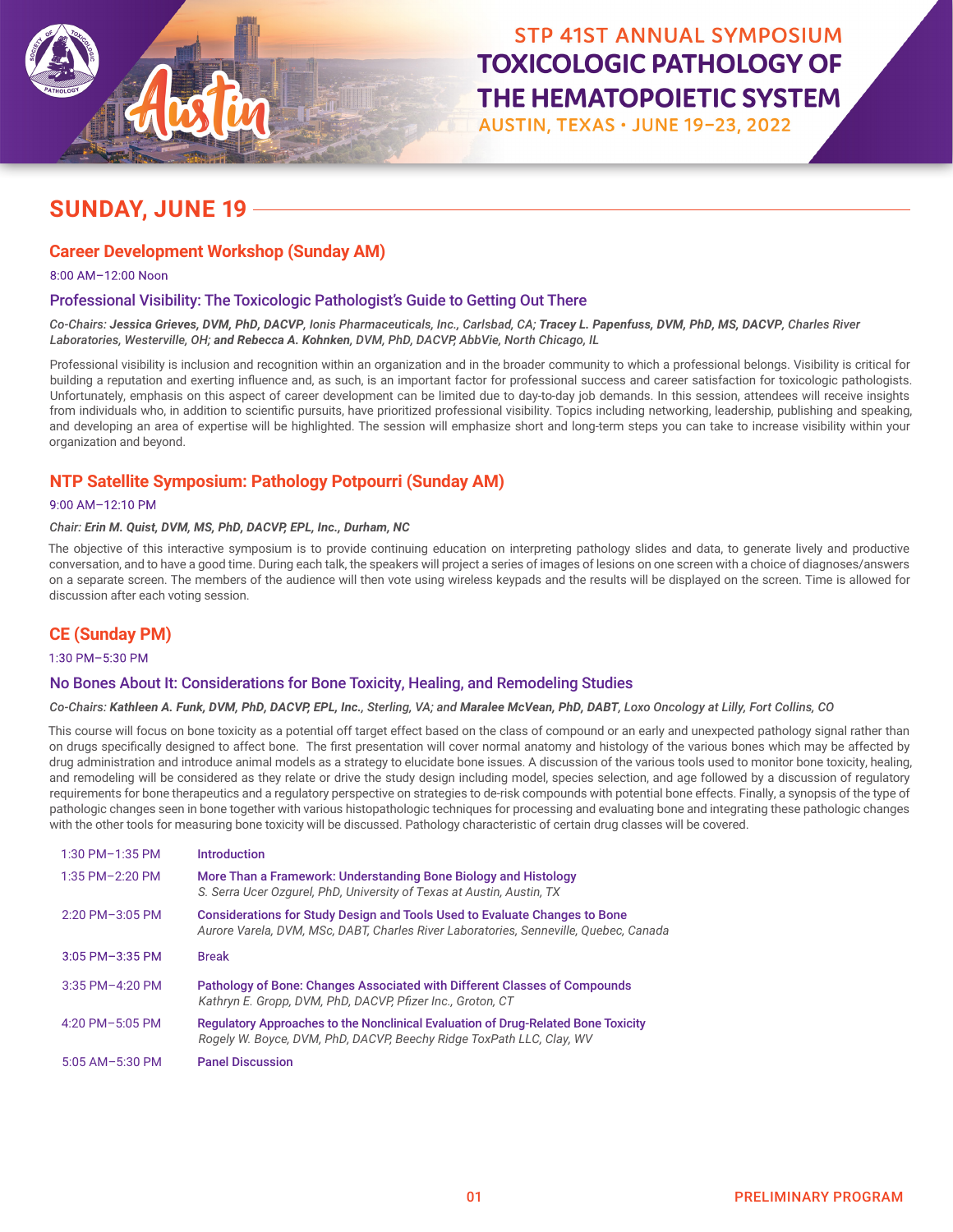# **STP 41ST ANNUAL SYMPOSIUM**

### **MONDAY, JUNE 20**

### **STP 41st Annual Symposium Welcome**

8:00 AM–8:10 AM

### **Keynote Address**

8:10 AM–9:00 AM *Cynthia E. Dunbar, MD, NHLBI, NIH, Bethesda, MD*

### **Session 1**

9:00 AM–12:00 Noon

### Bone Marrow Structure, Function, and Cell Biology—More Than Just the Basics

#### $Co$ -Chairs: Gregory S. Travlos, DVM, DACVP, NIEHS/NTP, Research Triangle Park, NC; and Anne Provencher, DVM, MSc, DACVP, DECVCP, FIATP, Charles River *Laboratories, Sherbrooke, Quebec, Canada*

The bone marrow is the soft, supple, highly vascular tissue found within bone cavities. There are two types of bone marrow tissues. The yellow marrow, consisting predominantly of adipose cells, and the red marrow, where the hematopoietic stems cells reside and where blood cell production (i.e., hematopoiesis) primarily occurs. The major function of the bone marrow is to generate blood cells and, on average, bone marrow can generate billions of new blood cells daily. Bone marrow contains two main types of stem cells. Hematopoietic stem cells (HSC), found in red marrow, are responsible for the production of blood cells. Bone marrow mesenchymal stem cells (multipotent stromal cells) produce the non-blood cell components of marrow, including fat, cartilage, fibrous connective tissue, stromal cells that support blood formation, and bone cells. This morning session is planned to examine certain functions of the bone marrow, hematopoietic stem cells and hematopoiesis. First, an introductory presentation will provide an expanded description of bone marrow structure and function. The second presentation delves into an exploration of the hematopoietic process outside the confines of the bone marrow (e.g., extramedullary hematopoiesis). Following a brief break, the third presentation will focus on the role of pyruvate kinase activation in the treatment of hereditary hemolytic anemia. The talk will discuss the potential activation of the marrow isoform (PKM2) and erythrocyte isoform (PKR) to improve hematopoiesis and control hemolysis in a variety of disease conditions (e.g., pyruvate kinase deficiency,  $\alpha$  and  $\beta$ -thalassemia, and sickle cell disease). Further, the potential use of PKR activators to increase cellular ATP, reduce 2-3 diphosphoglycerate, and improve the antioxidant function of erythrocytes will be explored. Finally, focusing on stem cell niche interactions in skeletal muscle and bone marrow in the context of exercise and obesity, this session will end with a presentation looking at the external cues that regulate the cellular composition of the stem cell niche and how the changes in cellular composition of the stem cell niche regulate stem cell function. .

| $9:00$ AM-9:05 AM   | <b>Introduction</b>                                                                                                                                                           |
|---------------------|-------------------------------------------------------------------------------------------------------------------------------------------------------------------------------|
| $9:05$ AM-9:25 AM   | Inside the Vault: Bone Marrow Structure and Function<br>Cynthia Willard-Mack, VMD, PhD, Labcorp, East Millstone, NJ                                                           |
| $9:25$ AM-10:10 AM  | <b>Outside the Vault: EMH</b><br>Cynthia Willard-Mack, VMD, PhD, Labcorp, East Millstone, NJ                                                                                  |
| $10:10$ AM-10:40 AM | <b>Break</b>                                                                                                                                                                  |
| 10:40 AM-11:20 AM   | Ineffective Hematopoiesis and Hemolytic Anemias: Gene Therapy, Marrow Energetics, and Combination Strategies<br>Bruce D. Car, BVSc, PhD, Agios Pharmaceuticals, Cambridge, MA |
| 11:20 AM-12:00 Noon | How Does Lifestyle Influence the Bone Marrow Microenvironment?<br>Michael DeLisio, PhD, University of Ottawa, Ottawa, Ontario, Canada                                         |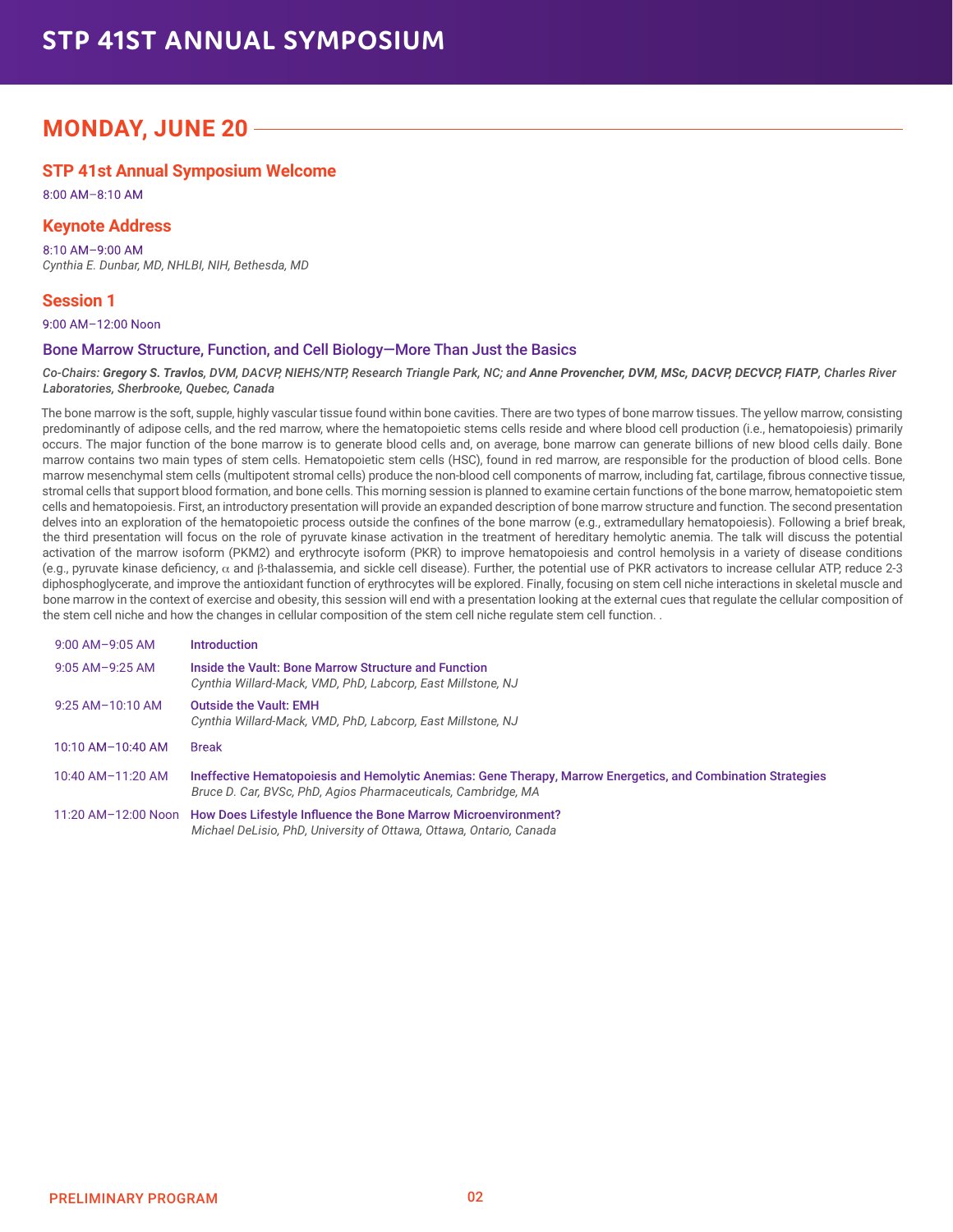### **Session 2**

1:30 PM–5:00 PM

### Methodologies and Emerging Technologies for the Evaluation of the Hematopoietic Systems

#### *Co-Chairs: Allison Vitsky, DVM, DACVP, Pfizer Inc., San Diego, CA; and Florence Poitout-Belissent, DVM, DACVP, DECVP, Charles River Laboratories, Senneville, Quebec, Canada*

Hematology and bone marrow analysis is central to our understanding of the hematopoietic system and how it responds to insults, and this session will provide a review of current and novel approaches for the evaluation of the hematopoietic system in the context of nonclinical investigations. The session will begin with a discussion on histological and cytological bone marrow evaluations, providing information around their similarities and differences as well as guidance on what types of interpretations, correlations, and attributions can be made using each method. This will be followed by information on novel approaches for evaluation of the hematopoietic system using automated hematology analyzers, including details around the quantitative assessment of bone marrow cell suspensions as well as introducing several newly available hematology parameters. Several exciting emerging technologies will also be covered, beginning with the application of *in vitro* screening assays to detect hematopoietic cytotoxicity and elucidate certain mechanisms of toxicity. This will be followed by a discussion on intravital microscopy and live cell imaging and how these methods can assist with de-risking hematopoiesis-associated safety concerns, and a presentation on the application of cellular barcoding to hematopoietic stem and progenitor cells in nonhuman primate models. This session will conclude with a review of recent assays using artificial intelligence for the evaluation of bone marrow.

| $1:30$ PM $-1:35$ PM | <b>Introduction</b>                                                                                                                                                                                                                                                          |
|----------------------|------------------------------------------------------------------------------------------------------------------------------------------------------------------------------------------------------------------------------------------------------------------------------|
| $1:35$ PM-2:05 PM    | <b>Bone Marrow Cytological and Histological Evaluations</b><br>Dina Andrews, DVM, PhD, DACVP, Amgen, Inc., Camarillo, CA                                                                                                                                                     |
| $2:05$ PM $-2:35$ PM | Novel Methods for the Evaluation of Hematopoiesis and Circulating Blood Cells: New, Better, or Both?<br>Allison Vitsky, DVM, DACVP, Pfizer Inc., San Diego, CA; and Florence Poitout-Belissent, DVM, DACVP, DECVP, Charles River<br>Laboratories, Senneville, Quebec, Canada |
| 2:35 PM-3:10 PM      | In Vitro Hematopoietic Cells Toxicity Assays<br>Wendy Hu, PhD, Pfizer Inc., San Diego, CA                                                                                                                                                                                    |
| $3:10$ PM-3:40 PM    | <b>Break</b>                                                                                                                                                                                                                                                                 |
| $3:40$ PM-4:10 PM    | Intra Vital Microscopic and Live Cell Imaging-Neutrophils, Extracellular Traps, and Cellular Toxicity<br>Madhu Sirivelu. BVSc. PhD. DACVP. Pfizer Inc Andover. MA                                                                                                            |
| $4:10$ PM $-4:40$ PM | <b>Hematopoietic Stem and Progenitor Cells Barcoding</b><br>Cynthia E. Dunbar, MD, NHLBI, NIH, Bethesda, MD                                                                                                                                                                  |
| 4:40 PM-5:00 PM      | <b>Artificial Intelligence for Bone Marrow Evaluation</b><br>Mark A. Smith, DVM, DACVP, Charles River Laboratories, Reno, NV                                                                                                                                                 |

# **Annual Business Meeting and Town Hall: Disruption in NHP Supply: Catalyst for Progress or Crisis for Patients?**

5:30 PM–7:00 PM

### **Mystery Slide Session: Hematopoietic Pathology**

7:30 PM–9:30 PM

*Co-Chairs: Tara P. Arndt, DVM, DACVP, Labcorp, Madison, WI; and Kyathanahalli Janardhan, BVSc, MVSc, PhD, DACVP, AbbVie, North Chicago, IL*

This year's Mystery Slide Session will focus on the hematopoietic system and submissions are open to all attendees. This will be an educational and fun session composed of 8–10-minute engaging cases in several formats. If you have an interesting cytology, blood smear, hematopoietic histopathology case, or clinical pathology data set, please watch for the call for cases!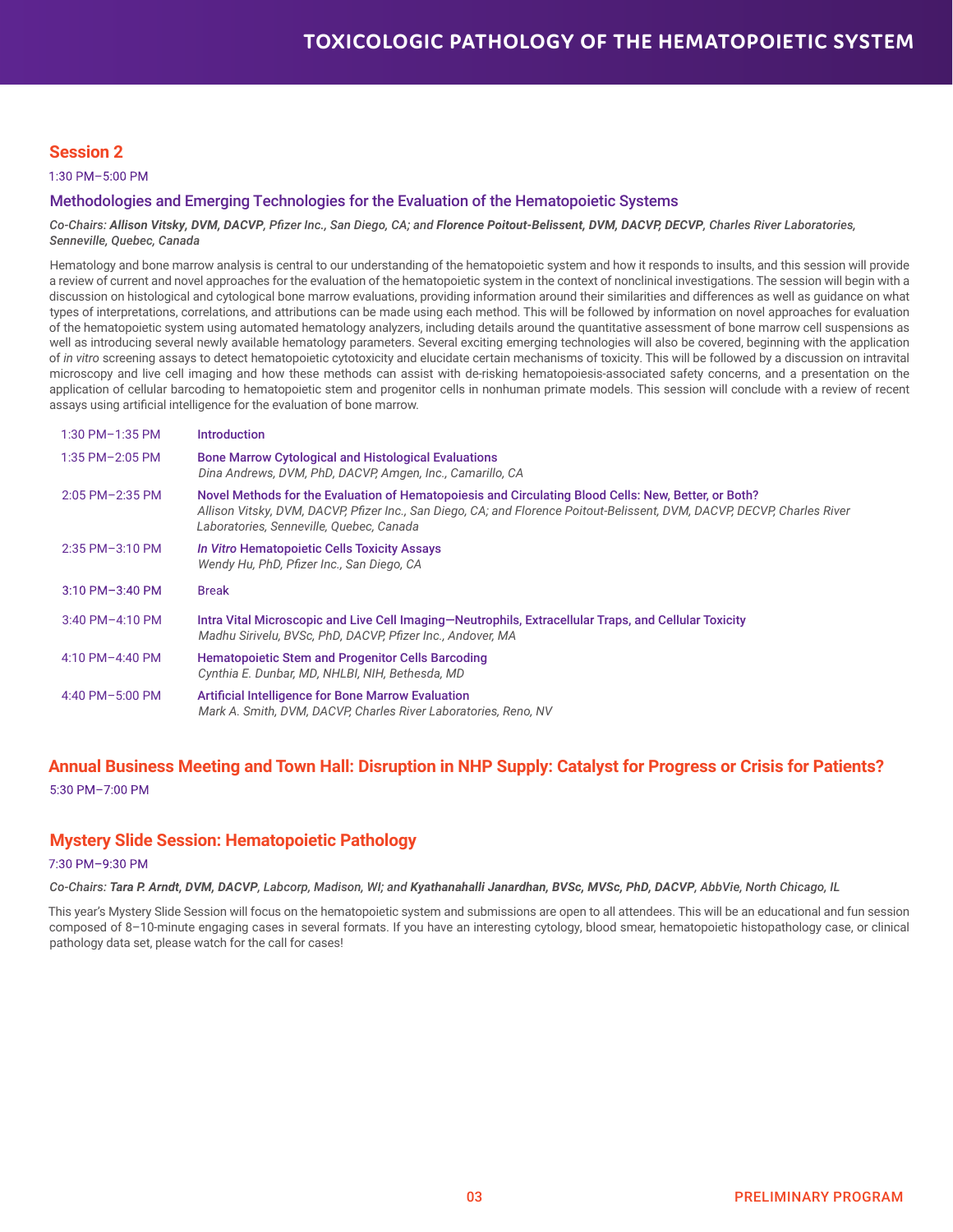# **TUESDAY, JUNE 29**

### **Session 3**

8:00 AM–12:00 Noon

### Mechanisms of Decreased Erythropoiesis and Erythroid Cell Injury

*Co-Chairs: Lila Ramaiah, DVM, PhD, DACVP, Pfizer Inc., Pearl City, NJ; and A. Eric Schultze, DVM, PhD, DACVP, FIATP, Eli Lilly and Company, Indianapolis, IN*

Deleterious effects on erythrocytes are among the most commonly observed in preclinical animal toxicity studies. Despite their apparent simplicity and ease of analysis, there is more to erythrocytes than meets the eye. Mechanisms of erythrotoxicity extend beyond blood loss and cytotoxicity and are discerned using a complex array of endpoints beyond hematocrit and bone marrow histopathology.

This session will delve into the mechanisms of erythrotoxicity, with emphasis on decreased erythropoiesis and erythroid cell injury. An introductory description of erythropoiesis will be followed by an example of deep transcriptomics and chromatin profiling to characterize erythrocyte differentiation using functional studies of GATA1, a specific master regulator. The second presentation will discuss investigations characterizing p38 MAP kinase inhibitor-induced disruption of erythroid maturation. Immediately prior to the break, we welcome a guest presentation by a student member/trainee. We hope that all meeting attendees will participate and provide an attentive audience for our potential future colleagues. Immediately after the preplanned break, the fourth presentation will discuss mechanisms and detection of erythrocyte injury, with focus on osmotic fragility due to dyslipidemia. The session will conclude with a case presentation of morphologic, numeric and functional erythrocyte abnormalities caused by the dietary supplement, black cohosh.

| $8:00$ AM-8:10 AM   | <b>Introduction</b><br>Lila Ramaiah, DVM, PhD, DACVP, Pfizer Inc., Pearl City, NJ; and A. Eric Schultze, DVM, PhD, DACVP, FIATP, Eli Lilly and Company,<br>Indianapolis, IN                                                                                    |
|---------------------|----------------------------------------------------------------------------------------------------------------------------------------------------------------------------------------------------------------------------------------------------------------|
| $8:10$ AM-9:00 AM   | Mechanisms of Physiologic and Pathologic Erythropoiesis and Functional Studies of GATA1<br>Leif Ludwig, MD, PhD, Berlin Institute of Health at Charité-Universitätsmedizin Berlin and Berlin<br>Institute for Medical Systems Biology (BIMSB), Berlin, Germany |
| $9:00$ AM-9:45 AM   | Effects of p38 MAP Kinase Inhibitors on the Differentiation and Maturation of Erythroid Progenitors<br>Deidre A. Dalmas, MS, PhD, GlaxoSmithKline, Collegeville, PA                                                                                            |
| 9:45 AM-10:00 AM    | <b>Student Speaker</b>                                                                                                                                                                                                                                         |
| 10:00 AM-10:30 AM   | <b>Break</b>                                                                                                                                                                                                                                                   |
| 10:30 AM-11:15 AM   | Erythroid Injury-Mechanisms, Detection, and Adversity<br>Erica Behling-Kelly, DVM, PhD, DACVP, Cornell University College of Veterinary Medicine, Ithaca NY                                                                                                    |
| 11:15 AM-12:00 Noon | <b>Black Cohosh Herbal Extract and Hematologic Alterations in B6C3F1/N Mice</b><br>Michelle C. Cora, DVM, DACVP, NIEHS/NTP, Research Triangle Park, NC                                                                                                         |

### **Tuesday Afternoon**

Free time

### **WEDNESDAY, JUNE 22**

#### **Session 4**

8:00 AM–12:00 Noon

### To Clot or Not to Clot: Deepening Our Understanding of Alterations in the Hemostatic Systemy

*Co-Chairs: Karrie A. Brenneman, DVM, PhD, DACVP, Pfizer Inc., Cambridge, MA; and William J. Reagan, PhD, DACVP, Pfizer Inc., Groton, CT*

In response to vascular injury, there is a delicate balance between the formation of clots that keep hemorrhage in check and fibrinolysis that prevents deleterious formation of thrombi/emboli. Administration of proposed therapeutic or toxic substances can disrupt this homeostatic equilibrium directly or indirectly resulting in hemorrhage, thrombosis, or both. Evaluation of these perturbations and understanding their mechanism of toxicity can be challenging for the clinical and anatomic pathologist alike. This session discusses these challenges in the context of development of lipogenesis inhibitors, gene therapies for hemophilia B, and antibody-drug conjugates as well as recent advances in platelet biology and preclinical biomarkers of hypercoagulable states..

| $8:00$ AM- $8:05$ AM | <b>Introduction</b><br>Karrie A. Brenneman, DVM, PhD, DACVP, Pfizer Inc., Cambridge, MA                                                          |
|----------------------|--------------------------------------------------------------------------------------------------------------------------------------------------|
| $8:05$ AM-8:40 AM    | <b>Coaquiation Pathways: Fluid Phase, Cell-Based, and Vascular Bed Hemostasis</b><br>Marjory Brooks, DVM, DACVIM, Cornell University, Ithaca, NY |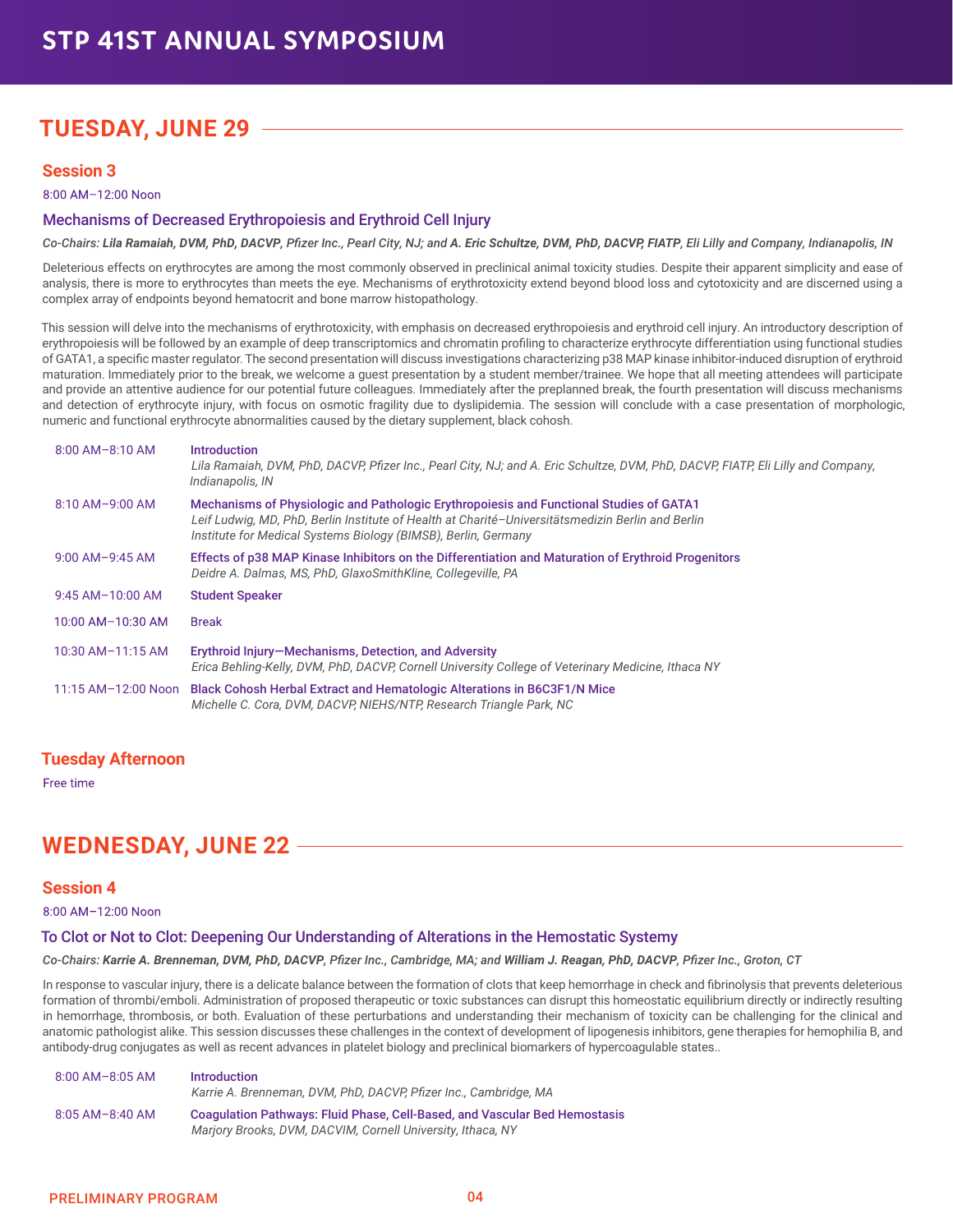### **TOXICOLOGIC PATHOLOGY OF THE HEMATOPOIETIC SYSTEM**

| $8:40$ AM-9:20 AM    | The Sweet Side of Platelet Clearance<br>Renata Grozovsky, PhD, University of Miami, Miami, FL                                                                         |
|----------------------|-----------------------------------------------------------------------------------------------------------------------------------------------------------------------|
| $9:20$ AM- $9:50$ AM | The Effects of Lipogenesis Inhibitors on Platelet Production in Humans and Nonclinical Species<br>William J. Reagan, PhD, DACVP, Pfizer Inc., Groton, CT              |
| $9:50$ AM-10:20 AM   | <b>Break</b>                                                                                                                                                          |
| 10:20 AM-10:50 AM    | A Post-Marketing Investigation of Thrombocytopenia and Hemorrhagic Events in Patients Administered Mylotarg<br>Allison Vitsky, DVM, DACVP, Pfizer Inc., San Diego, CA |
| $10:50$ AM-11:30 AM  | Gene Therapy for Hemophilia: Learnings from Hemophilia B<br>Debra Pittman, PhD, Pfizer, Inc., Cambridge, MA                                                           |
|                      | 11:30 AM-12:00 Noon Preclinical Markers of Hypercoagulability: Practical Predictors or Pipe Dream?<br>Marjory Brooks, DVM, DACVIM, Cornell University, Ithaca, NY     |

### **Career Development Roundtable**

12:30 PM–1:30 PM

#### Mentoring with Intention: A Panel Discussion on Mentorship and Coaching

*Chair: Alexandria D. Byas, DVM, DACVP, Merck, Philadelphia, PA*

### **Session 5**

1:30 PM–5:00 PM

### Understanding Off-Target and Idiosyncratic Hematologic Effects in Toxicology Studies

*Co-Chairs: Adam Aulbach, DVM, DACVP, Inotiv, Galesburg, MI; and Laura Cregar, DVM, DACVP, Charles River Laboratories, Mattawan, MI* 

A variety of therapeutic modalities have the potential for off-target/unanticipated adverse effects on blood cell counts and/or hematologic function in nonclinical species and in humans. These effects are often indirectly related to the therapeutic agent and can be the result of aberrant cell activation, autoimmunity/ immunogenicity, drug-dependent and independent immune responses, and/or downstream sequela of cytokine and complement activation. This session will review key concepts related to the pathophysiology of off-target hematotoxicity including contemporary investigational approaches using case examples to emphasize key concepts.

| 1:30 PM-1:35 PM      | Introduction<br>Adam Aulbach, DVM, DACVP, Inotiv, Galesburg, MI                                                                                                                     |
|----------------------|-------------------------------------------------------------------------------------------------------------------------------------------------------------------------------------|
| $1:35$ PM $-2:05$ PM | Overview of Pathophysiologic Mechanisms Involved in Off-Target Hematologic Effects<br>Jacqueline Tarrant, DVM, PhD, DACVP, CSL Behring, King of Prussia, PA                         |
| $2:05$ PM $-2:55$ PM | <b>Idiosyncratic Drug-Induced Immune-Mediated Cytopenias</b><br>Brian R. Curtis, PhD, DABMLI, MT(ASCP) SBB, Versiti Blood Research Institute, Milwaukee, WI                         |
| 2:55 PM-3:10 PM      | <b>Student Speaker</b>                                                                                                                                                              |
| $3:10$ PM $-3:40$ PM | <b>Break</b>                                                                                                                                                                        |
| $3:40$ PM $-4:00$ PM | Immunohematological Changes Associated with Antisense Oligonucleotide-Associated Thrombocytopenia in Monkeys<br>Padma K. Narayanan, DVM, MS, PhD, Wave Life Sciences, Lexington, MA |
| 4:00 PM $-4:40$ PM   | Hematologic Changes as Secondary Effects: Iron-ing Out the Impact of Inflammation, Stress, and Other Factors<br>William Siska, DVM, MS, DACVP, Charles River Laboratories, Reno, NV |
| 4:40 PM-5:00 PM      | Recovery from Myelosuppressive Doses of Radiation in the Rhesus Monkeys<br>Dina Andrews, DVM, PhD, DACVP, Amgen, Inc., Thousand Oaks, CA                                            |

### **Awards and Recognition Ceremony**

5:30 PM–6:30 PM

### **President's Reception**

7:00 PM–10:00 PM